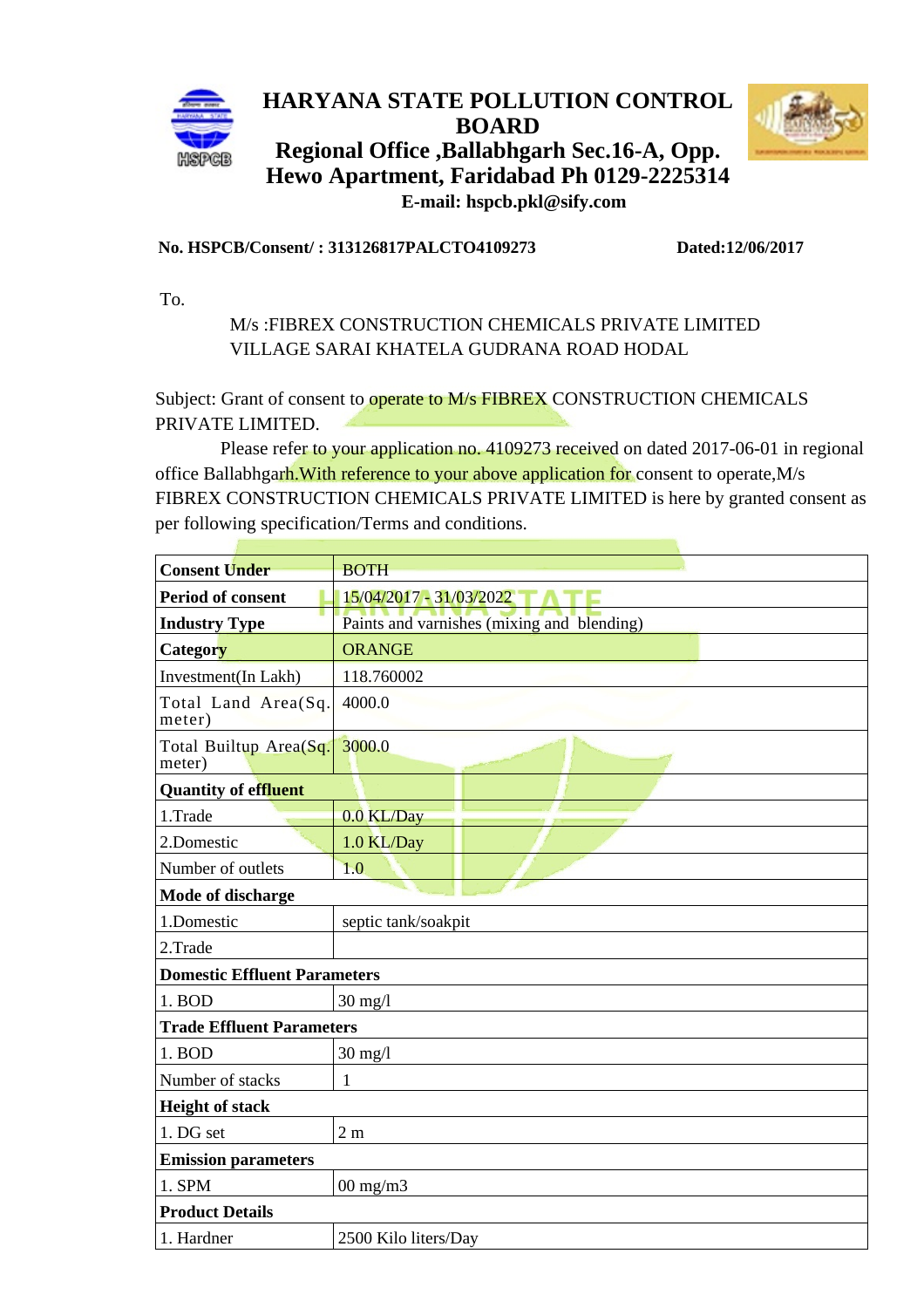| 2. Epoxy                                            | 250 Kilo liters/Day |
|-----------------------------------------------------|---------------------|
| <b>Capacity of boiler</b>                           |                     |
| 1. na                                               | 0 Ton/hr            |
| <b>Type of Furnace</b>                              |                     |
| 1. na                                               | 00 <sub>na</sub>    |
| <b>Type of Fuel</b>                                 |                     |
| 1. Diesel                                           | $0.11$ KL/day       |
| <b>Raw Material Details</b>                         |                     |
| <b>SNF</b>                                          | 100 Kg/Day          |
| POLY CORBONATE<br><b>ETHER</b>                      | 150 Kg/Day          |
| <b>CEMENT</b>                                       | 2000 Kg/Day         |
| <b>SILICA SAND</b>                                  | 1500 Kg/Day         |
| <b>DOLOMITE POWDER</b>                              | 400 Kg/Day          |
| <b>SNOW</b><br>WHITE<br>POWDER                      | 200 Kg/Day          |
| A L C I U M $5$ Kg/Day<br>$\mathsf{C}$<br>CARBONATE |                     |
| EPOXY REACTIVE 5 Kg/Day<br><b>DILIGENT</b>          |                     |
| EPOXY PIGMENT 40 Kg/Day<br>POWDER                   |                     |
| <b>ACRYLIC POLYMER</b>                              | 200 Kg/Day          |
| POLYURETHANE<br><b>RESIN</b>                        | 100 Kg/Day          |
| <b>POLYURETHANE</b><br><b>HARDENER</b>              | 100 Kg/Day          |
| <b>LEVELLING AGENT</b>                              | 3 Kg/Day            |
|                                                     |                     |

*Regional Officer, Ballabhgarh Haryana State Pollution Control Board.*

**Terms and conditions** 

1. The applicants shall maintain good house keeping both within factory and in the premises. All hose pipelines values, storage tanks etc. shall be leak proof. In plant allowable pollutants levels, if specified by State Board should be met strictly.

2. The applicant/company shall comply with and carry out directive/orders issued by the Board in this consent order at all subsequent times without negligence of his /its part. The applicant/company shall be liable for such legal action against him as per provision of the law/act in case of violation of any order/directives. Issued at any time and or non compliance of the terms and conditions of his consent order.

3. The applicant shall make an application for grant of consent at least 90 days before the date of expiry of this consent.

4. Necessary fee as prescribed for obtaining renewal consent shall be paid by the applicant alongwith the consent application.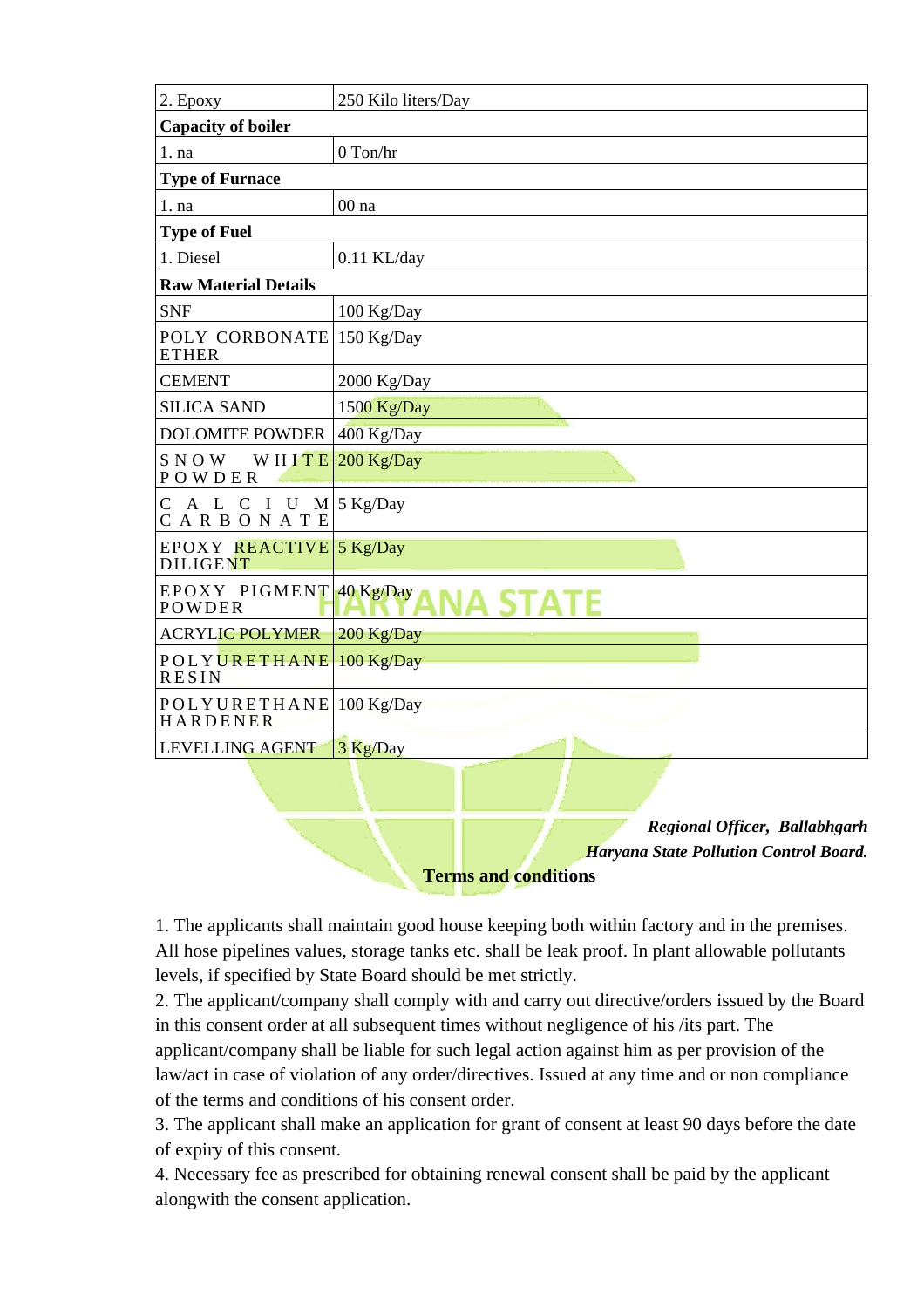5. If due to any technological improvement or otherwise this Board is of opinion that all or any of the conditions referred to above required variation (including the change of any control equipment either in whole or in part) this Board shall after giving the applicant an opportunity of being heard vary all or such condition and there upon the applicant shall be bound to comply with the conditions so varied.

6. The industry shall provide adequate arrangement for fighting the accidental leakages, discharge of any pollutants gas/liquids from the vessels, mechanical equipment etc. which are likely to cause environment pollution.

7. The industry shall comply noise pollution (Regulation and control) Rules, 2000. 8. The industry shall comply all the direction/Rules/Instructions as may be issued by the MOEF/CPCB/HSPCB from time to time.

9. The industry shall ensure that various characteristics of the effluents remain within the tolerance limits as specified in EPA Standard and as amended from time to time and at no time the concentration of any characteristics should exceed these limits for discharge.

10. The industry would immediately submit the revised application to the Board in the event of any change in the raw material in process, mode of treatment/discharge of effluent. In case of change of process at any stage during the consent period, the industry shall submit fresh consent application alongwith the consent to operate fee, if found due, which may be on any account and that shall be paid by the industry and the industry would immediately submit the consent application to the Board in the event of any change during the year in the raw material, quantity, quality of the effluent, mode of discharge, treatment facilities etc.

11. The officer/official of the Board shall reserve the right to access for the inspection of the industry in connection with the various process and the treatment facilities. The consent to operate is subject to review by the Board at any time.

12. Permissible limits for any pollutants mentioned in the consent to operate order should not exceed the concentration permitted in the effluent by the Board.

13. The industry shall pay the balance fee, in case it is found due from the industry at any time later on.

14. If the industry fails to adhere to any of the conditions of this consent to operate order, the consent to operate so granted shall automatically lapse.

15. If the industry is closed temporarily at its own, they shall inform the Board and obtain permission before restart of the unit.

16. The industry shall comply all the Directions/ Rules/Instructions issued from time to time by the Board.

## **Specific Conditions :**

 1.The unit will submit the analysis reports of, trade effluent, air emissions/ noise, from all sources as applicable, by 31st. March every year and will keep all parameters with in standards prescribed under Environment (Protection) Rules,1986.

2. Unit will dispose off hazardous waste only in TSDF at pali with GEPIL or/and used/spent oil will be sold only to authorized recyclers / Re-refiners of hazardous waste as applicable.

3. The unit will submit the Annual Report under HWM Rules by 30th June every year.

4. Unit will apply for renewal of consent/Authorization at least 90 days before expiry date of the consent/Authorization.

5. The unit will maintain and operate its STP /ETP / APCM efficiently & regularly as applicable.